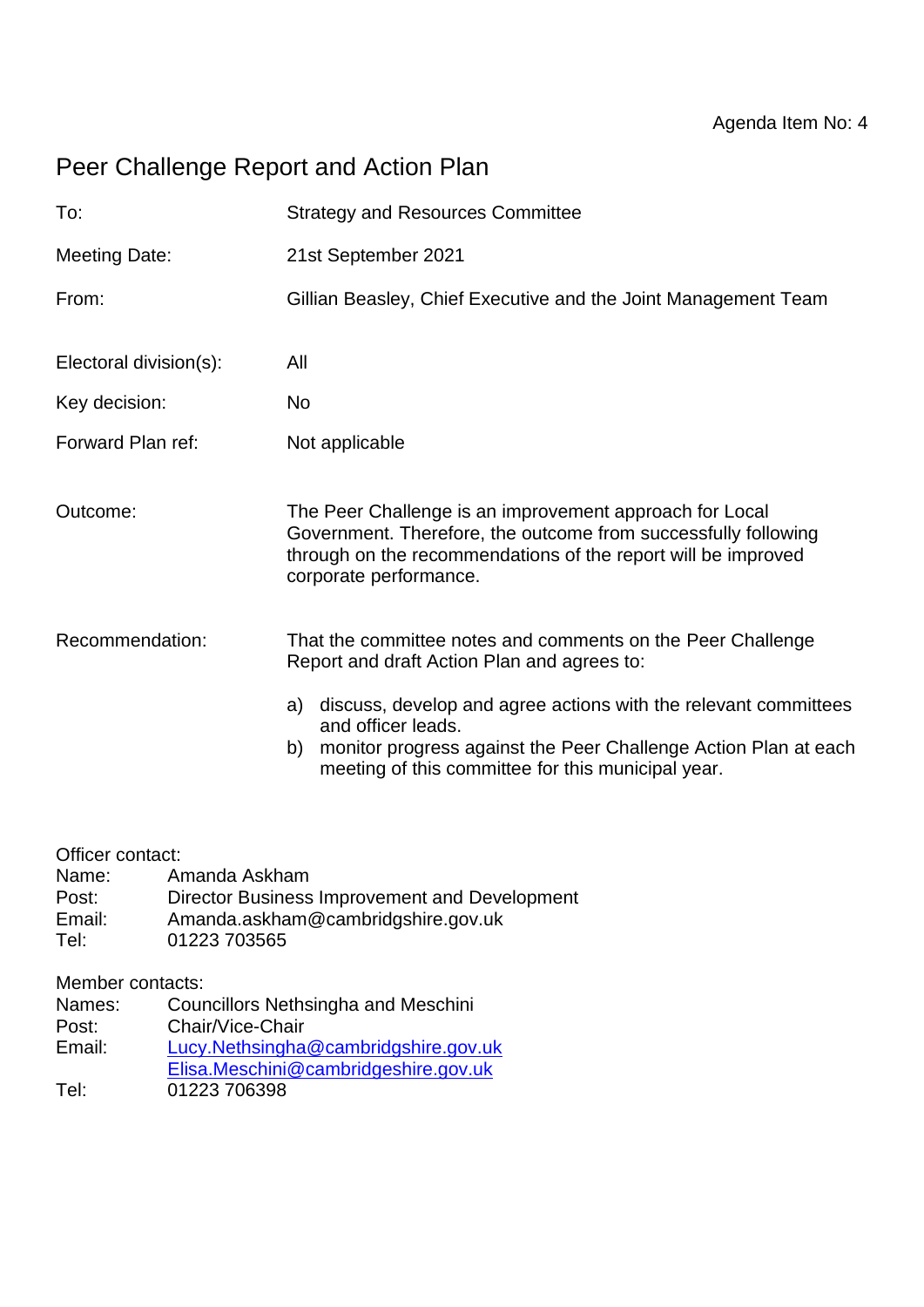## 1. Background

- 1.1 In July 2021, the Council invited a team of Peers from the Local Government Association (LGA) to undertake a Corporate Peer Challenge. Peer challenge is a proven improvement approach for Local Government, delivered by a team of experienced councillors and officers selected to reflect CCC's requirements and focus.
- 1.2 In addition to the five themes which form the core components of all LGA Corporate Peer Challenges, CCC asked the Peer Team to focus on four additional areas, which the new Administration had identified as priorities:
	- Current financial position and future financial sustainability
	- Key risks and their management
	- Impact of changes to the committee system
	- Shared Services with Peterborough City Council
- 1.3 In completing the Corporate Peer Challenge the Peer Team spoke with over 250 people, including members, officers and many of our partners. The peer team also reviewed a range of documents and information to ensure they understood the Council's context, challenges, and opportunities.
- 1.4 The Council has found the process valuable and challenging and welcome the peer team's feedback and recommendations for improvement. We would like to thank the peer team for their time and thoughtful approach and to everyone who contributed to their review.

## 2. Peer Challenge Feedback

- 2.1 The full report from the LGA Peer Team is available [at this link.](https://www.cambridgeshire.gov.uk/council/briefings-and-reports/local-government-association-peer-challenge-report) As well as recommending areas for improvement the report highlights a number of areas of strength and challenge.
- 2.2 Strengths:
	- The new administration is working collaboratively and has signalled a commitment to form strong and positive partnerships across the Cambridgeshire system.
	- Partners have expressed confidence in the council and a willingness to work closely with us to help shape Cambridgeshire's future direction, strategy, and plans.
	- The Council's positive response to the pandemic demonstrates an ability to be agile and deliver at pace.
	- The local context is comprehensively understood and is supported by established sources of data and insight.
	- The Chief Executive has established positive and valued relationships across partnerships with trust and respect from both staff and partners.
	- Staff feel supported in the organisation, welcome the proactive approach taken to wellbeing, value the opportunities they have for professional development and feel empowered to lead and shape services.
- 2.3 Challenges:
	- Partners highlight the need for the Council, with the Combined Authority, to play a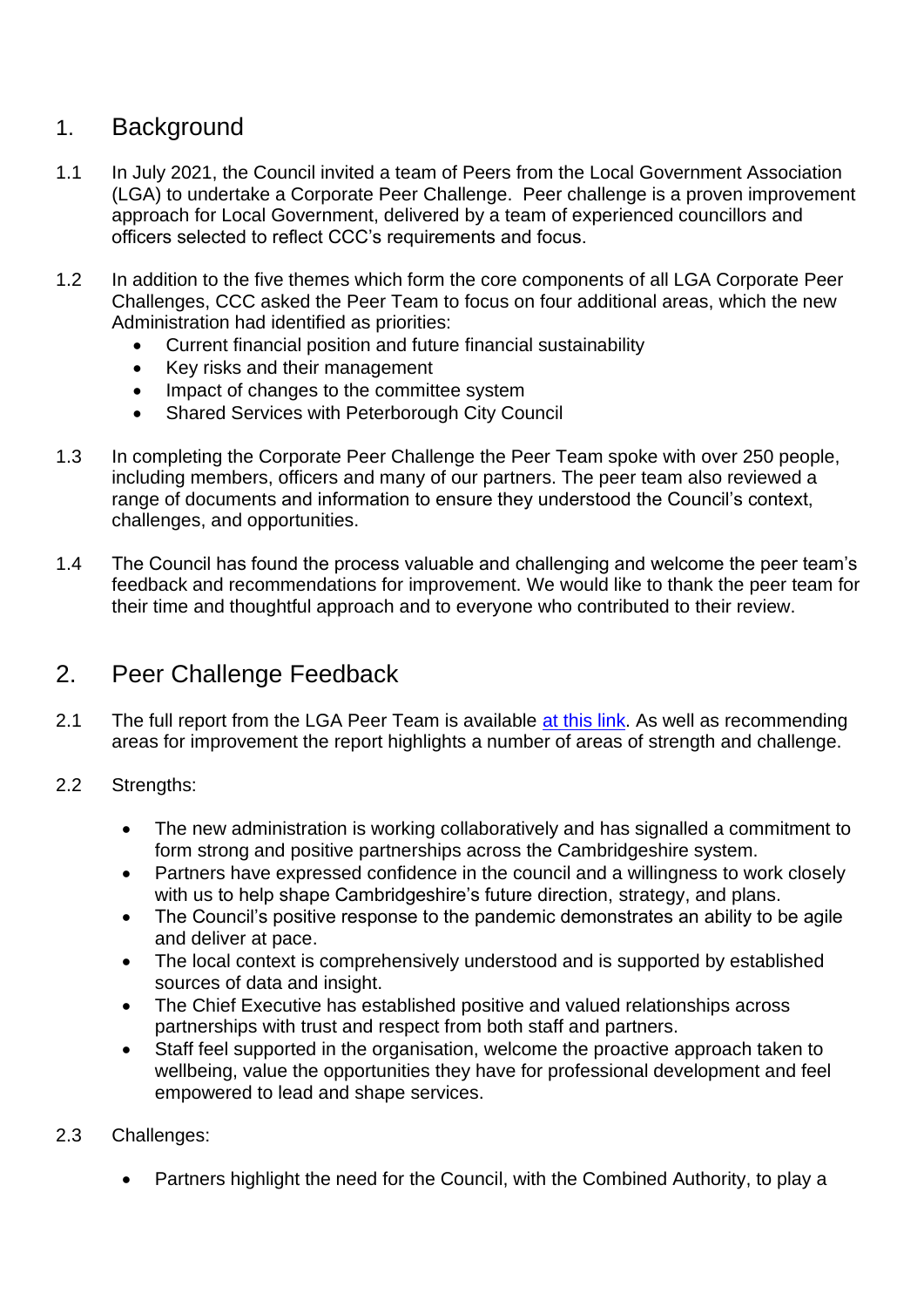stronger and significant leadership role in economic development and there is an urgent need to focus more on place shaping.

- There is a need for speed in getting to grips with a looming challenge of a £64m gap over the next five years.
- Historic decisions not to increase council tax to the maximum allowed has resulted in significant lost income.
- There are significant annual overspends on the SEND High Needs Block resulting in an accumulated deficit which requires a contingency plan should Government not provide the anticipated support.
- Action is needed to recalibrate member roles, behaviours and conduct. The new opposition should be supported to ensure that their role and function is conducted in line with the Code of Conduct.
- 2.4 Shared services:
	- In the main, the Council's shared arrangements with Peterborough City Council have evolved organically and opportunistically, with sharing of posts and services supported by a clear cost-sharing agreement, which ensures that neither council subsidises the other.
	- There are more benefits which could accrue from shared services arrangements but this needs further review, and a system which gives better oversight.
	- Sharing a well-respected joint CEX has previously worked well, but the landscape has changed, and the challenges ahead are more complex. Given the changing context and need for a strong place shaping leadership role, the Council would now benefit from sustainable, increased capacity in the Chief Executive role.

## 3. Action Plan

- 3.1 The Corporate Peer Challenge report presented 11 key recommendations and 5 further shared services recommendations. From these recommendations, Members and Officers have developed the following draft action plan.
- 3.2 A number of the LGA Peer Team's recommendations had already been identified as areas for improvement by the new Administration and included in the Joint Agreement Action Plan and Tracker. Progress has been made on several of these actions before, during and since the Peer Challenge. The Joint Agreement Tracker is reviewed at every meeting of the Strategy and Resources committee and it is proposed that this Peer Challenge Action Plan is subject to the same monitoring and scrutiny.
- 3.3 Where actions are included in the Joint Agreement Action Plan and Tracker they will not be duplicated and monitored separately in the Peer Challenge Action Plan.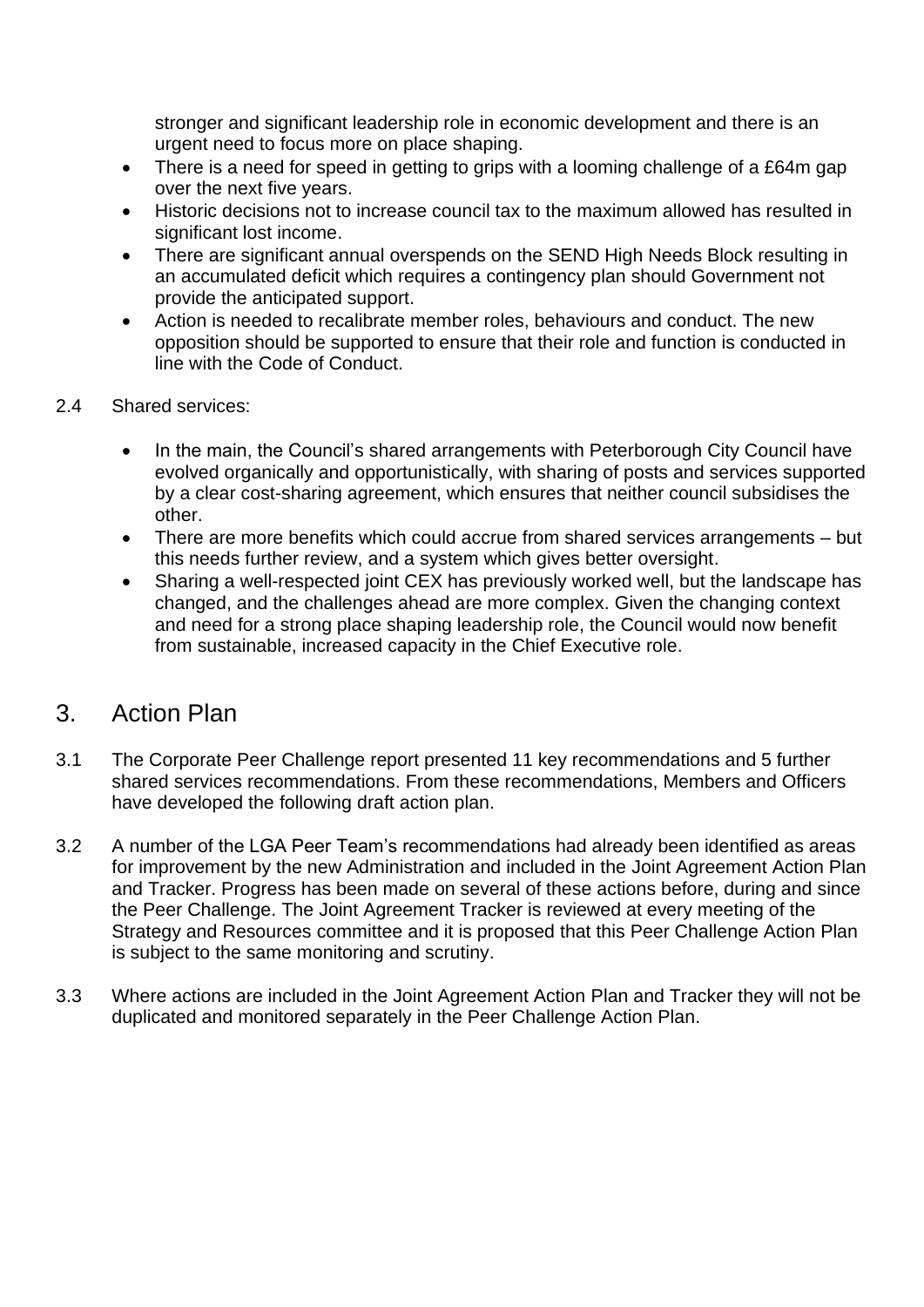|     | <b>Recommendation</b>                                                                                                                                                                                                                                                                                                                                                                                                                                       | <b>Action</b>                                                                                                                                                                                                                                                                                                                                                                                                                                                                                                                                                                                                                                                                                                                                                                                                                                                                                                                                                                                                                                                                                                                                                                             | <b>Milestone</b> | <b>Committee</b> | Lead<br>Officer(s)                     |
|-----|-------------------------------------------------------------------------------------------------------------------------------------------------------------------------------------------------------------------------------------------------------------------------------------------------------------------------------------------------------------------------------------------------------------------------------------------------------------|-------------------------------------------------------------------------------------------------------------------------------------------------------------------------------------------------------------------------------------------------------------------------------------------------------------------------------------------------------------------------------------------------------------------------------------------------------------------------------------------------------------------------------------------------------------------------------------------------------------------------------------------------------------------------------------------------------------------------------------------------------------------------------------------------------------------------------------------------------------------------------------------------------------------------------------------------------------------------------------------------------------------------------------------------------------------------------------------------------------------------------------------------------------------------------------------|------------------|------------------|----------------------------------------|
| 1.1 | Devise a strategic approach to<br>financial strategic planning for<br>Cambridgeshire as a place.<br>Ensure the budget planning<br>process for 2022/23 addresses<br>the medium-term budget gap and<br>incorporates contingency<br>planning.<br>The use of short-term additional<br>capacity should be considered to<br>ensure that there is the necessary<br>capability to both develop and<br>deliver the savings programme<br>and strategic financial plan | The strategic approach to medium term<br>financial planning and performance is now<br>managed through a series of officer and<br>member forums, established since the new<br>Administration took over leadership of the<br>Council.<br><b>Officer Governance</b><br>The Senior Management Team (SMT) has<br>implemented a series of financial<br>management controls designed to manage in<br>year pressures, minimise non-essential<br>expenditure and keep a tight grip on savings<br>plans and delivery.<br>A key element of this work is the Rapid<br>Improvement team (RIT) who meet fortnightly<br>to manage in year pressures, keep a tight grip<br>on savings plans and delivery and develop<br>ideas into business cases.<br>The RIT reports into the Executive Budget<br>SMT group to develop budget strategy,<br>ensure initiatives are aligned to corporate<br>priorities and sign off day to day decisions.<br>SMT is the officer decision making forum for<br>strategic financial decisions and holds<br>operational and strategic overview of<br>performance against budget actions. SMT<br>works closely with Members in accordance<br>with the constitutional framework. | <b>Jul '21</b>   | <b>S&amp;R</b>   | SMT/<br>Amanda<br>Askham/<br>Tom Kelly |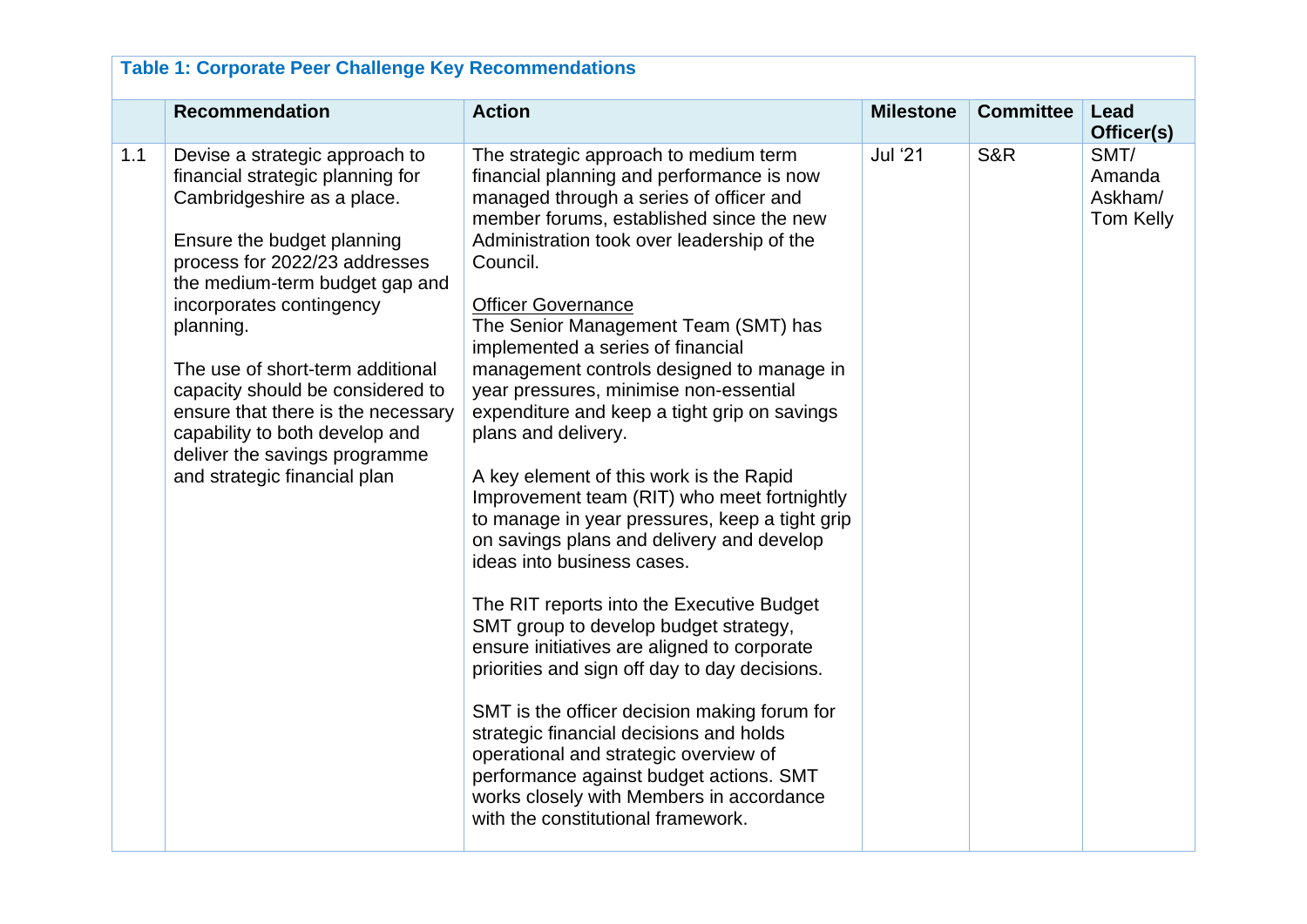|     |                                                                                                                                            | <b>Member Governance</b>                                                                                                                                                                                                                                                                                                                                                      |                |     |            |
|-----|--------------------------------------------------------------------------------------------------------------------------------------------|-------------------------------------------------------------------------------------------------------------------------------------------------------------------------------------------------------------------------------------------------------------------------------------------------------------------------------------------------------------------------------|----------------|-----|------------|
|     |                                                                                                                                            | Monthly Chairs, Vice Chairs and SMT<br>meetings have been established so that<br>Chairs and Vice Chairs (from all service<br>committees as well as Chairs of Audit and<br>Accounts, Pension Fund and Planning<br>Committees) have an informal forum to<br>discuss council priorities, medium term<br>budget planning and corporate performance.                               |                |     |            |
|     |                                                                                                                                            | Proposal from the Chairs and Vice Chairs<br>group are considered in accordance with the<br>Council's budget and policy framework which<br>allows all members to discuss challenge and<br>scrutinise proposals through the Committee<br>structure, involving all committee members in<br>cross party discussion on key budget<br>decisions.                                    |                |     |            |
|     |                                                                                                                                            | The Strategy and Resources Committee<br>holds overall accountability for proposing the<br>budget to Full Council and will develop the<br>budget over the autumn period through a<br>series of cross-party workshops and formal<br>committee meetings.                                                                                                                         |                |     |            |
| 1.2 | Develop a member/officer<br>strategic forum to consider the<br>overarching picture of progress<br>and outcomes across the<br>organisation. | A strategic forum of the Chairs and Vice<br>Chairs (from all service committees as well as<br>Chairs of Audit and Accounts, Pension Fund<br>and Planning Committees) meet with the<br>officers from the Senior Management Team<br>on a monthly basis to drive the objectives and<br>outcomes of the Joint Administration and<br>consider the progress against the objectives. | <b>Jul '21</b> | All | <b>SMT</b> |
|     |                                                                                                                                            | The outcomes from this forum are fed into the                                                                                                                                                                                                                                                                                                                                 | Sep '21        |     | Amanda     |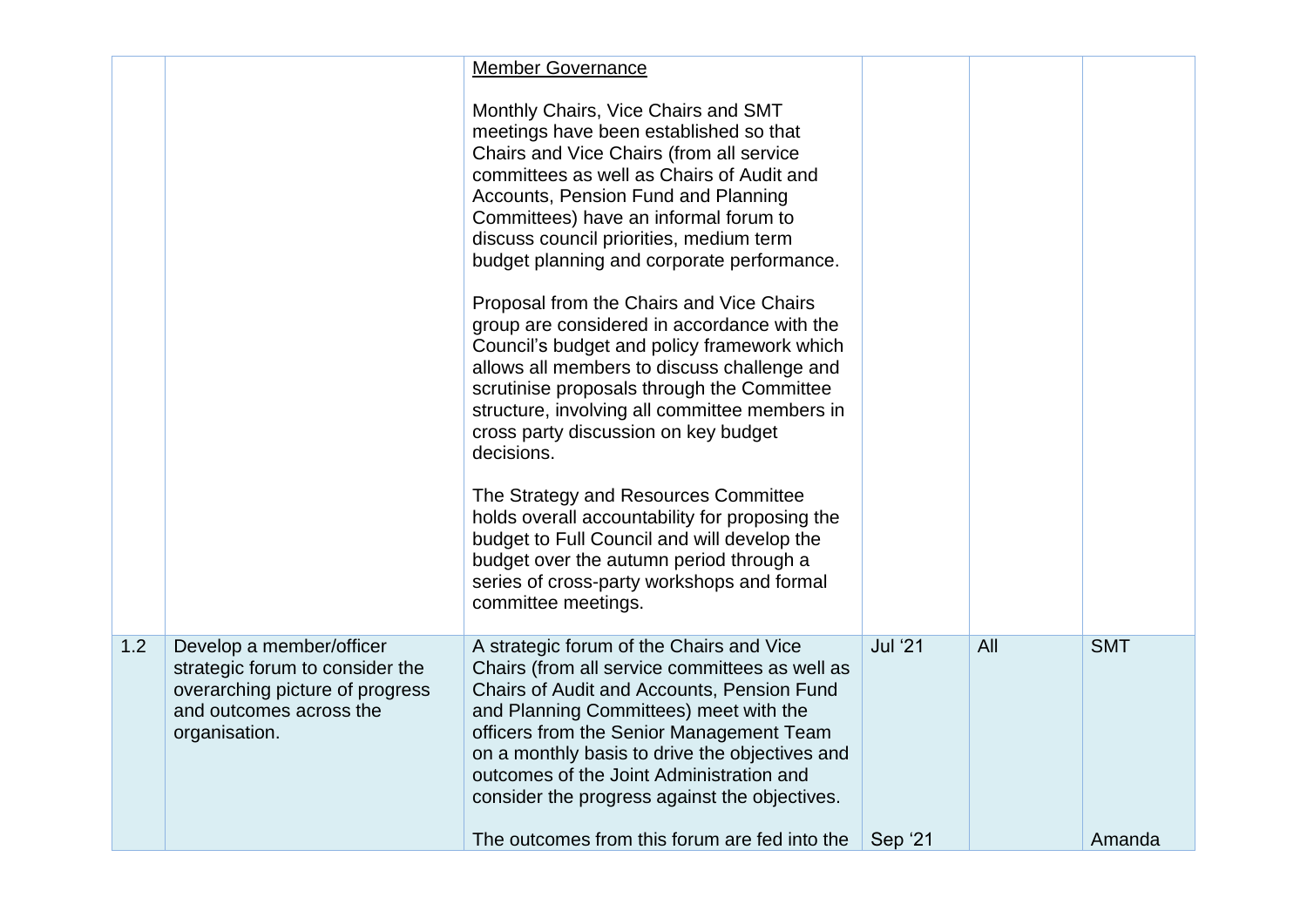|     |                                                                                                                                                                                                                                                                                                                                                                                                                               | relevant committees through<br>workshops/committee reports, through the<br>Council's updated performance management<br>framework and through the Joint<br>Administration Action Plan Tracker which is<br>presented to Strategy and Resources<br>Committee for scrutiny and challenge at every<br>meeting.                                                                                                                                                                                                                                                                                                                                                                                        |         |                | Askham                            |
|-----|-------------------------------------------------------------------------------------------------------------------------------------------------------------------------------------------------------------------------------------------------------------------------------------------------------------------------------------------------------------------------------------------------------------------------------|--------------------------------------------------------------------------------------------------------------------------------------------------------------------------------------------------------------------------------------------------------------------------------------------------------------------------------------------------------------------------------------------------------------------------------------------------------------------------------------------------------------------------------------------------------------------------------------------------------------------------------------------------------------------------------------------------|---------|----------------|-----------------------------------|
| 1.3 | Take action to recalibrate<br>member roles, behaviours and<br>conduct.                                                                                                                                                                                                                                                                                                                                                        | Member training, development and ongoing<br>support will be arranged with support from the<br>LGA.                                                                                                                                                                                                                                                                                                                                                                                                                                                                                                                                                                                               | Oct '21 | <b>S&amp;R</b> | <b>SMT</b>                        |
| 1.4 | Sustainable capacity in the Chief<br>Executive role needs to be<br>established for Cambridgeshire                                                                                                                                                                                                                                                                                                                             | Recruitment to a CCC only Chief Executive<br>was recommended and approved by the<br>Staffing and Appeals committee on 24th<br>August. Recruitment will commence 6 <sup>th</sup><br>September.                                                                                                                                                                                                                                                                                                                                                                                                                                                                                                    | Sep '21 | <b>S&amp;A</b> | Janet Atkin                       |
| 1.5 | Embrace the opportunity to reset,<br>clarify and rebuild the different<br>roles for the CA, the GCP, CCC<br>and District and Town & Parish<br>Councils in place shaping and<br>place delivery, and take the lead<br>where appropriate.<br>Clarify the Council's role and<br>ambitions in creating the<br>conditions for sustainable and<br>inclusive economic growth and<br>allocate resource and leadership<br>to this work. | Partnerships across the Cambridgeshire<br>system are deepening already, with improved<br>relationships and a clearer route to delivery of<br>shared objectives.<br>The Council has been working with partners<br>across Cambridgeshire and Peterborough to<br>produce a series of data and information sets<br>which describe the impacts of the pandemic.<br>We will add this information to what we<br>already know about the needs and strengths<br>of our population and work with partners,<br>through the leadership of the Joint<br>Administration, to agree the priorities for our<br>place.<br>We will do this through workshops and<br>discussions with a range of partners, including | Oct '21 | <b>S&amp;R</b> | Gillian<br>Beasley/<br><b>SMT</b> |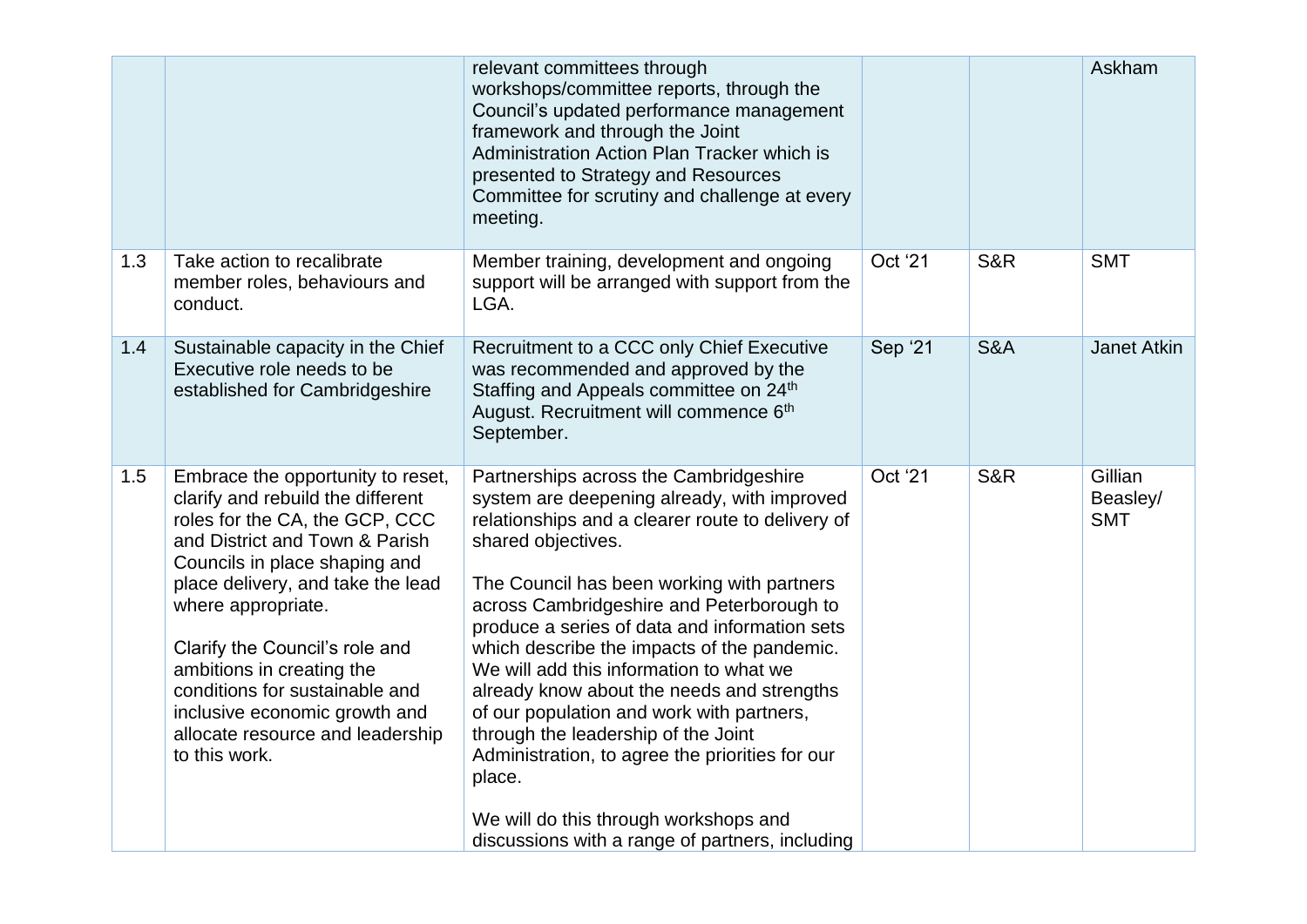|     |                    | politicians, the Combined Authority, the<br>Greater Cambridge Partnership, all tiers of<br>local government and partners in the Health<br>system.<br>There is already agreement from all partners<br>that we should build on the success of<br>support and services being provided at the<br>most local level by the most appropriate<br>person or organisation throughout the<br>pandemic. Taking this approach, we will work<br>with partners to review and reset roles and<br>responsibilities across the system in order to<br>deliver the outcomes identified from the needs<br>assessment.<br>This will include a review of governance and<br>board arrangements across the system for<br>Leaders to consider at a planned Leaders'<br>Summit in October.      |         |                |                  |
|-----|--------------------|----------------------------------------------------------------------------------------------------------------------------------------------------------------------------------------------------------------------------------------------------------------------------------------------------------------------------------------------------------------------------------------------------------------------------------------------------------------------------------------------------------------------------------------------------------------------------------------------------------------------------------------------------------------------------------------------------------------------------------------------------------------------|---------|----------------|------------------|
| 1.6 | Review 'This Land' | Avison Young, a major multi-disciplinary<br>property consultancy, has been appointed as<br>the specialist reviewer of This Land and the<br>work has begun. The remit for the review is<br>to consider: a) Are the assumptions that This<br>Land has made in its latest business plan<br>reasonable and deliverable? b) Is there a<br>clear understanding about the exposure to<br>risk, particularly in the medium term? c) How<br>could This Land adapt its plans to adjust its<br>risk appetite or strategy? d) How could the<br>firm quicken the pace of housing delivery, are<br>there examples from other local authority<br>related housing companies? e) Does This<br>Land have the right skills, capabilities and<br>expertise compared to a typical housing | Dec '21 | <b>S&amp;R</b> | <b>Tom Kelly</b> |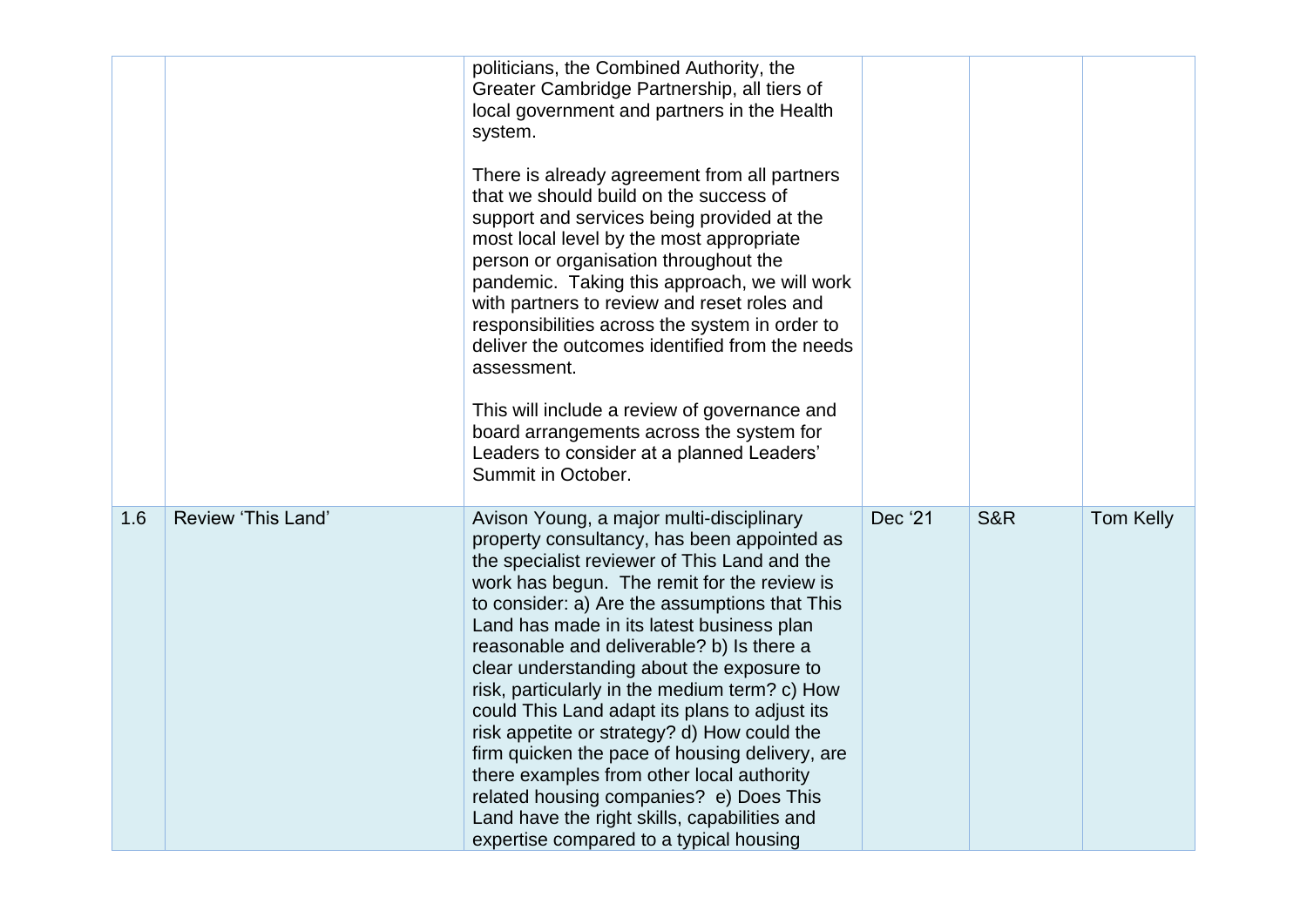|     |                                                                                                                                                           | development company of this type? The<br>review is scheduled to take 8 weeks.                                                                                                                                                                                                                                                                                                                                                                                                                                                                                                                                                                                                                                                                                                                                         |         |                        |                              |
|-----|-----------------------------------------------------------------------------------------------------------------------------------------------------------|-----------------------------------------------------------------------------------------------------------------------------------------------------------------------------------------------------------------------------------------------------------------------------------------------------------------------------------------------------------------------------------------------------------------------------------------------------------------------------------------------------------------------------------------------------------------------------------------------------------------------------------------------------------------------------------------------------------------------------------------------------------------------------------------------------------------------|---------|------------------------|------------------------------|
| 1.7 | Review the effectiveness of the<br>new Committee system<br>arrangements, including the role<br>of scrutiny, in six months.                                | Review in six months                                                                                                                                                                                                                                                                                                                                                                                                                                                                                                                                                                                                                                                                                                                                                                                                  | Mar '22 | <b>S&amp;R</b>         | <b>SMT</b>                   |
| 1.8 | Further develop the current<br>organisational resource to better<br>support wider transformation and<br>innovation.                                       | The Council's priorities are being finalised,<br>taking into consideration the Administration's<br>Joint Agreement, the priorities of each<br>committee, the challenging financial position<br>and impacts of COVID, Brexit and the Climate<br>Emergency.<br>There will be a robust review of the<br>organisational capacity and skills needed to<br>deliver these priorities with a focus on an<br>outward looking, open minded and innovative<br>culture.<br>Members and officers will be encouraged to<br>take up training opportunities with the LGA<br>and other organisations to gain a wide<br>perspective on the role of Local Government<br>and the opportunities for innovation.<br>As action plans under each priority are<br>developed, capacity, investment and skills to<br>deliver will be identified. | Dec '21 | <b>S&amp;R</b>         | <b>SMT</b>                   |
| 1.9 | Internal and external<br>communications would benefit<br>from greater alignment to the new<br>administration and managerial<br>approaches and priorities. | The Council's Media Protocol has been<br>updated and will go to Constitution and Ethics<br>Committee for approval.<br>A new relationship has been established<br>between the Communications team and the<br>Administration, with a communications<br>business partner identified for each                                                                                                                                                                                                                                                                                                                                                                                                                                                                                                                             | Sep '21 | <b>S&amp;R/</b><br>C&E | Christine<br><b>Birchall</b> |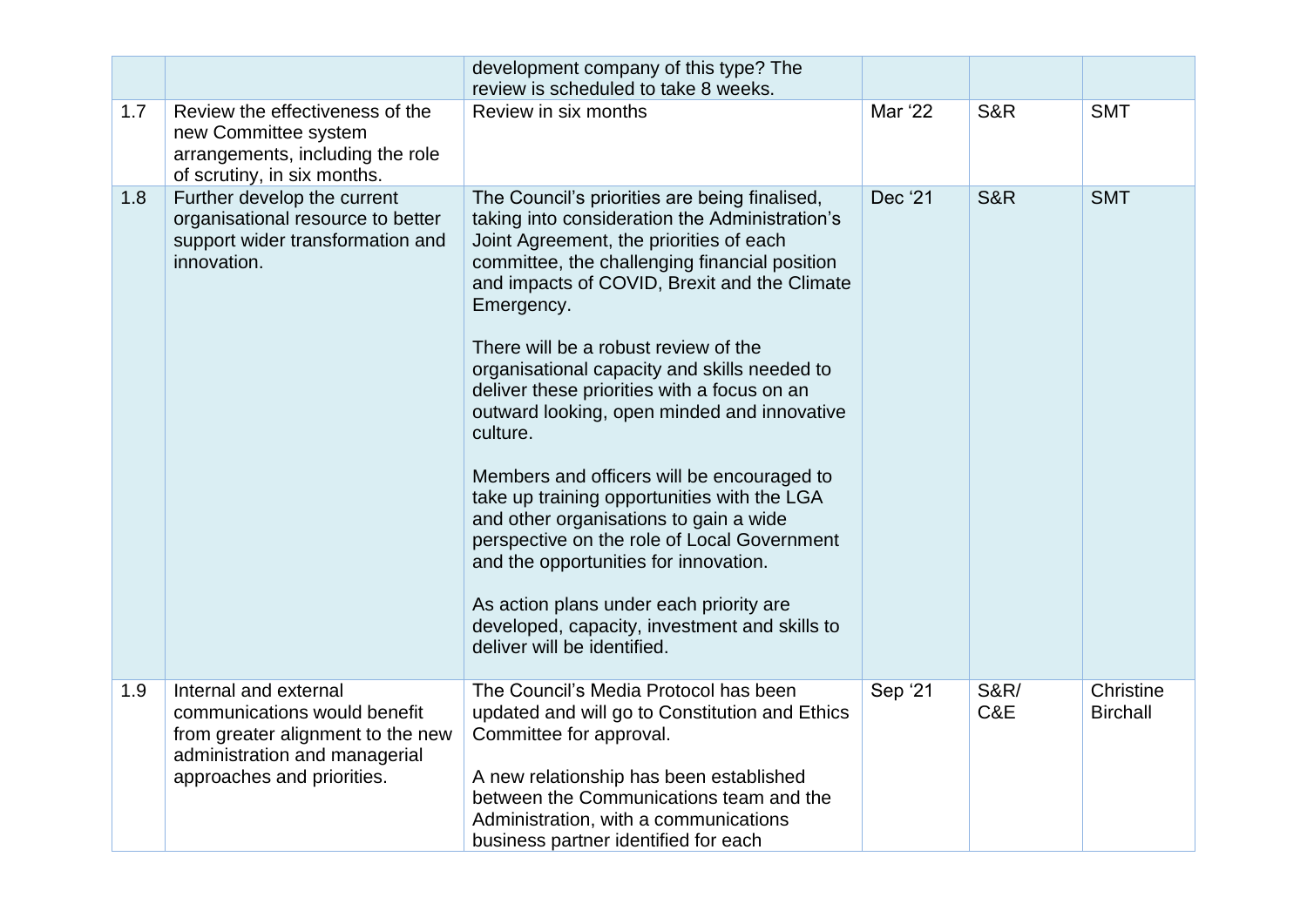|      |                                                                                             | committee.<br>Communications work plan has been revised<br>in line with new priorities and shared with all<br>Chairs and Vice Chairs and additional<br>resource requirements identified.                              |         |     |                          |
|------|---------------------------------------------------------------------------------------------|-----------------------------------------------------------------------------------------------------------------------------------------------------------------------------------------------------------------------|---------|-----|--------------------------|
| 1.11 | Further work is needed to embed<br>EDI practices within individuals,<br>teams and services. | A corporate objective focused on EDI is now<br>included in everyone's objectives.<br>A Joint Management team lead has been<br>identified and investment has been allocated<br>to establishing a central EDI resource. | Sep '21 | S&R | Sue Grace/<br><b>JMT</b> |

|     | <b>Table 2: Corporate Peer Challenge Shared Services Recommendations</b>                                                                                                                                    |                                                                                                                                                                                             |                    |            |                                   |  |  |
|-----|-------------------------------------------------------------------------------------------------------------------------------------------------------------------------------------------------------------|---------------------------------------------------------------------------------------------------------------------------------------------------------------------------------------------|--------------------|------------|-----------------------------------|--|--|
| 2.1 | Organise an independently facilitated<br>workshop for both sets of politicians and<br>senior management to explore:<br>a) All the options for shared<br>arrangements and their relative pros                | Chairs and senior officers are working<br>together to understand the current<br>arrangements and the business cases<br>underpinning these arrangements.                                     | Sep '21            | <b>ALL</b> | <b>SMT</b>                        |  |  |
|     | and cons both for the councils and for<br>their respective roles in the emerging<br>ICS and in opportunities for Place<br>shaping.<br>b) The implications of decoupling<br>existing joint management posts. | A facilitated workshop for politicians and<br>senior managers is being set up to explore<br>the issues laid out in a, b and c of this<br>recommendation and will be supported by<br>the LGA | Oct '21            | S&R        | Gillian<br>Beasley/<br><b>SMT</b> |  |  |
|     | c) The balance of shared management<br>against the requirement for sufficient<br>strategic capacity for each council.                                                                                       | From this workshop, plans for the<br>development of shared arrangements will<br>be agreed, taking into account the<br>additional recommendations below.                                     | $Oct -$<br>Dec '21 | <b>ALL</b> | <b>SMT</b>                        |  |  |
| 2.2 | Develop a vision and roadmap for<br>shared services which includes a                                                                                                                                        | To follow Member/Officer facilitated<br>workshop                                                                                                                                            |                    |            |                                   |  |  |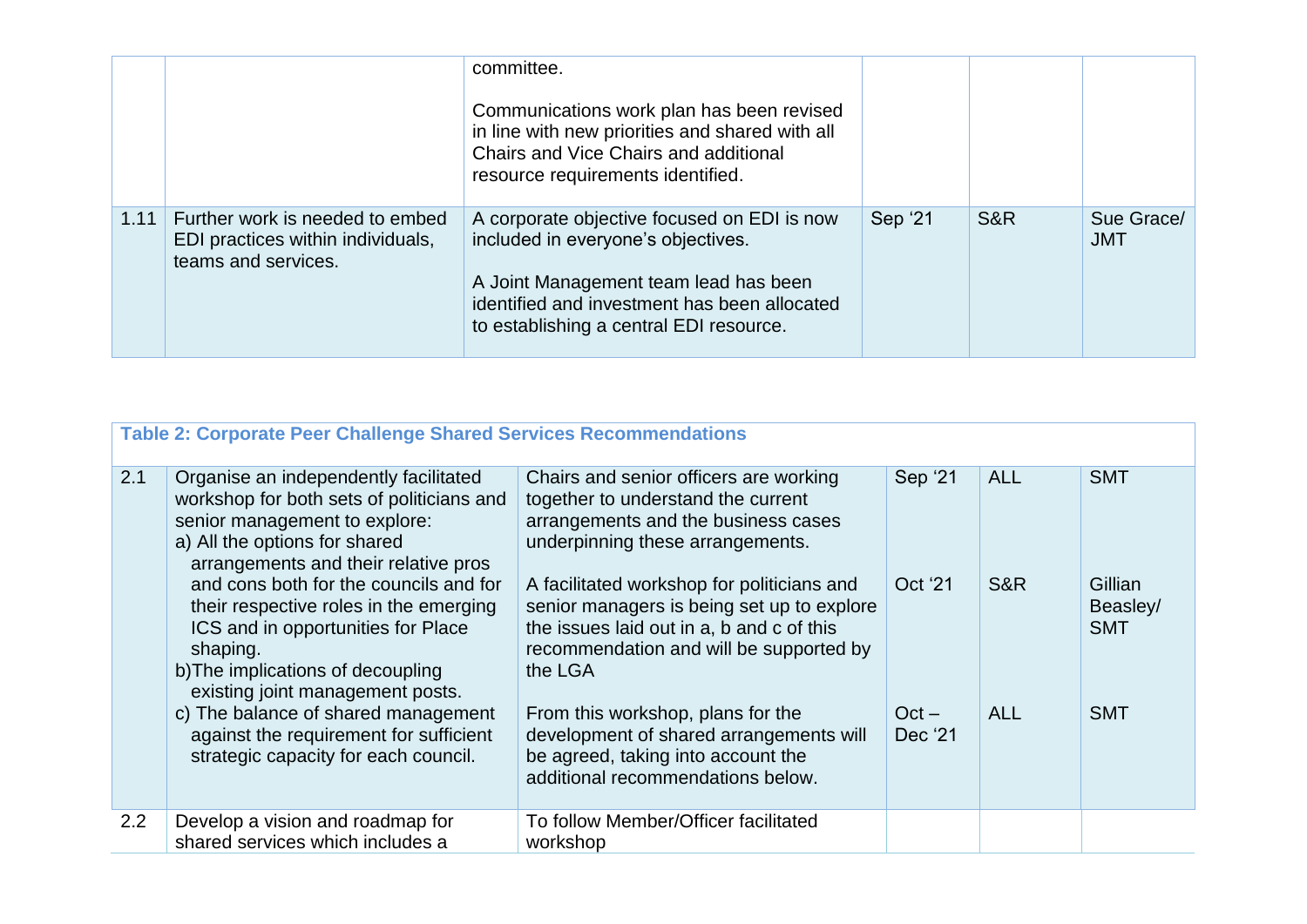|     | strategic plan with clear oversight and<br>clear benefits realisation.                                                                                                                |                                                                                                                                                                                                                                              |         |     |                                          |
|-----|---------------------------------------------------------------------------------------------------------------------------------------------------------------------------------------|----------------------------------------------------------------------------------------------------------------------------------------------------------------------------------------------------------------------------------------------|---------|-----|------------------------------------------|
| 2.3 | Ensure that the strategic map respects<br>the strategic directions of both councils<br>and is able to deliver different policies<br>across each council.                              | To follow Member/Officer facilitated<br>workshop                                                                                                                                                                                             |         |     |                                          |
| 2.4 | Consider developing the internal<br>transformation team to own and drive<br>the work in a consistent manner.                                                                          | To follow Member/Officer facilitated<br>workshop                                                                                                                                                                                             |         |     |                                          |
| 2.5 | Develop some shared services to<br>deliver greater efficiencies through<br>shared data and client record systems<br>and a shared service Target Operating<br>Model where appropriate. | To follow Member/Officer facilitated<br>workshop                                                                                                                                                                                             |         |     |                                          |
| 2.6 | Enable senior political engagement with<br>key health partners to improve<br>understanding and drive joint work<br>around the emerging ICS/ICPs                                       | The Chair and Vice Chair of the Adult and<br>Health Committee now represents CCC<br>on the shadow Integrated Care System<br>Board.<br>The Vice Chair of the Adults and Health<br>committee jointly chairs the Health and<br>Wellbeing Board. | Aug '21 | A&H | Wendi<br>Ogle<br>Welbourn/<br>Jyoti Atri |
|     |                                                                                                                                                                                       | A system workshop on Health and<br>Wellbeing/Health and Care Partnership<br>boards and value of bringing these<br>together has been arranged.                                                                                                | Oct '21 |     |                                          |
|     |                                                                                                                                                                                       | Six weekly meetings of chair /vice chair of<br>Adult and Health committee with officers<br>and ICS Accountable Officer and Chair<br>have been established.                                                                                   | Aug '21 |     |                                          |